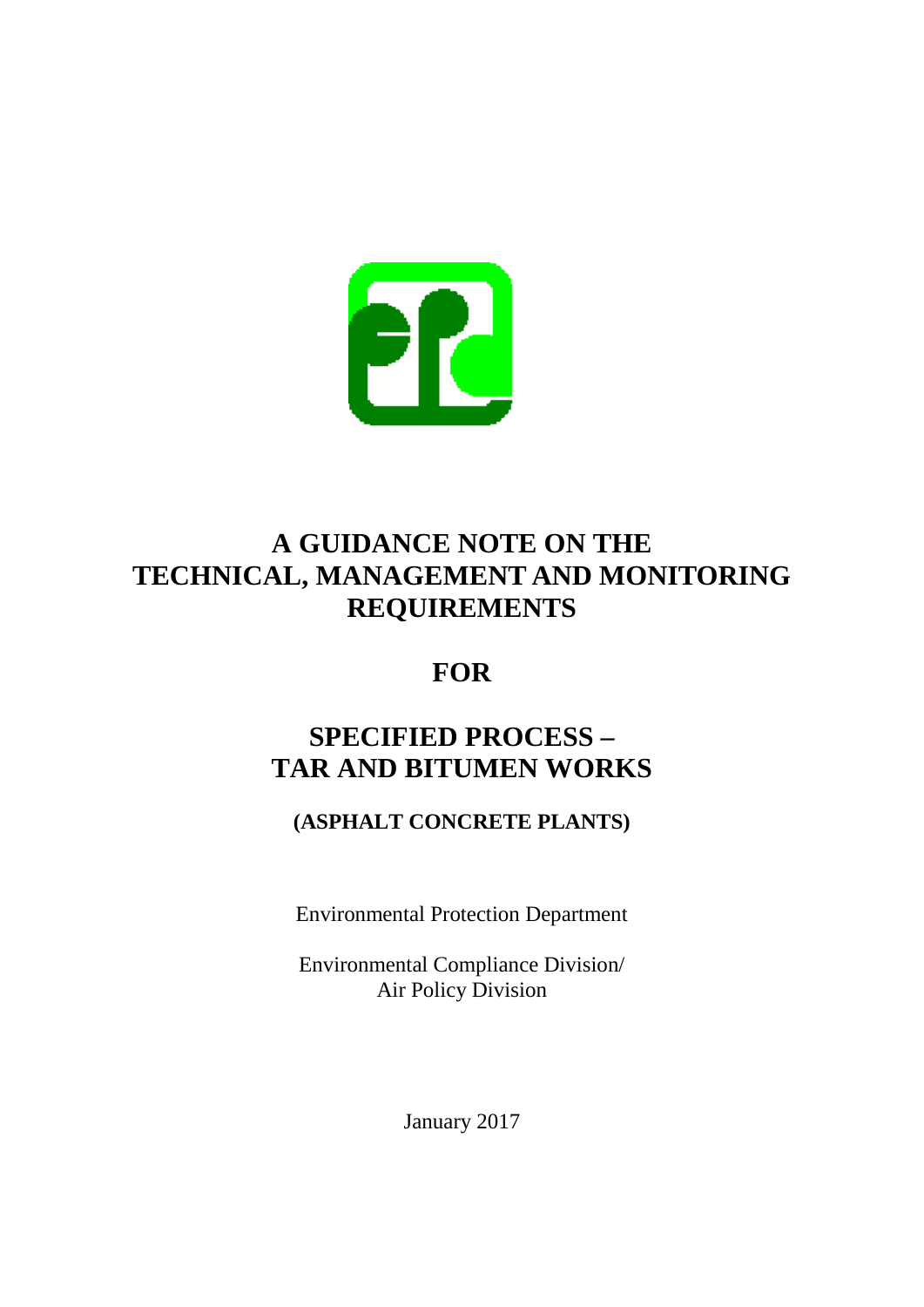## **1. INTRODUCTION**

1.1 This Note is one of a series issued by the Environmental Protection Department to guide the air pollution management of specified processes (SP), to which Part IV of the Air Pollution Control Ordinance (the Ordinance) applies, and the assessment of an application for SP licence. It covers operations for the manufacture of asphalt concrete under Tar and Bitumen Works, which are described as follows in Schedule 1 to the Ordinance -

"Tar and Bitumen Works" of the following kinds in which the installed capacity exceeds 250 kg per hour and in which -

- (a) gas tar or coal tar or bitumen is distilled or is heated in any manufacturing process; or
- (b) any product of the distillation of gas tar or coal tar or bitumen is distilled or heated in any process involving the evolution of any noxious or offensive gas; or
- (c) heated materials produced from gas tar or coal tar or bitumen are applied in coating or wrapping of iron or steel pipes or fittings.
- 1.2 Under section 12 of the Ordinance, the owner of any premises used for the conduct of an SP shall use the **best practicable means** (BPM) for preventing the emission of noxious or offensive emissions from their plants, preventing the discharge of such emissions into the atmosphere and rendering such emissions where discharged harmless and inoffensive. This Note sets out the minimum requirements for the provision and maintenance of the BPM for individual plant. However, an applicant for an SP licence should recognize that fulfilment of the requirements in this Note does not necessarily lead to the granting of the licence because the decision will take into account the circumstances of an individual application. In addition, the Authority may impose specific requirements in the licence, if granted, on top of the requirements set out in this Note. The terms and conditions in the SP licence should be the statutory requirements for the environmental management of an SP.

(Note: "best practicable means", where used with respect to the emission from a premises of an air pollutant, has reference not only to the provision and the efficient maintenance of appliances adequate for preventing such emission, but also to the manner in which such appliances are used and to the proper supervision by the owner of the premises of any operation in which such an air pollutant is evolved.)

1.3 If an SP licence holder seeks to renew the licence of his existing SP that fails to meet the latest version of this Note at the time of the licence renewal application, he should provide full justifications for the failure and propose for the Authority's consideration his plan to upgrade the emission control performance of his plant including the implementation timeframe.

### **2. EMISSION LIMITS**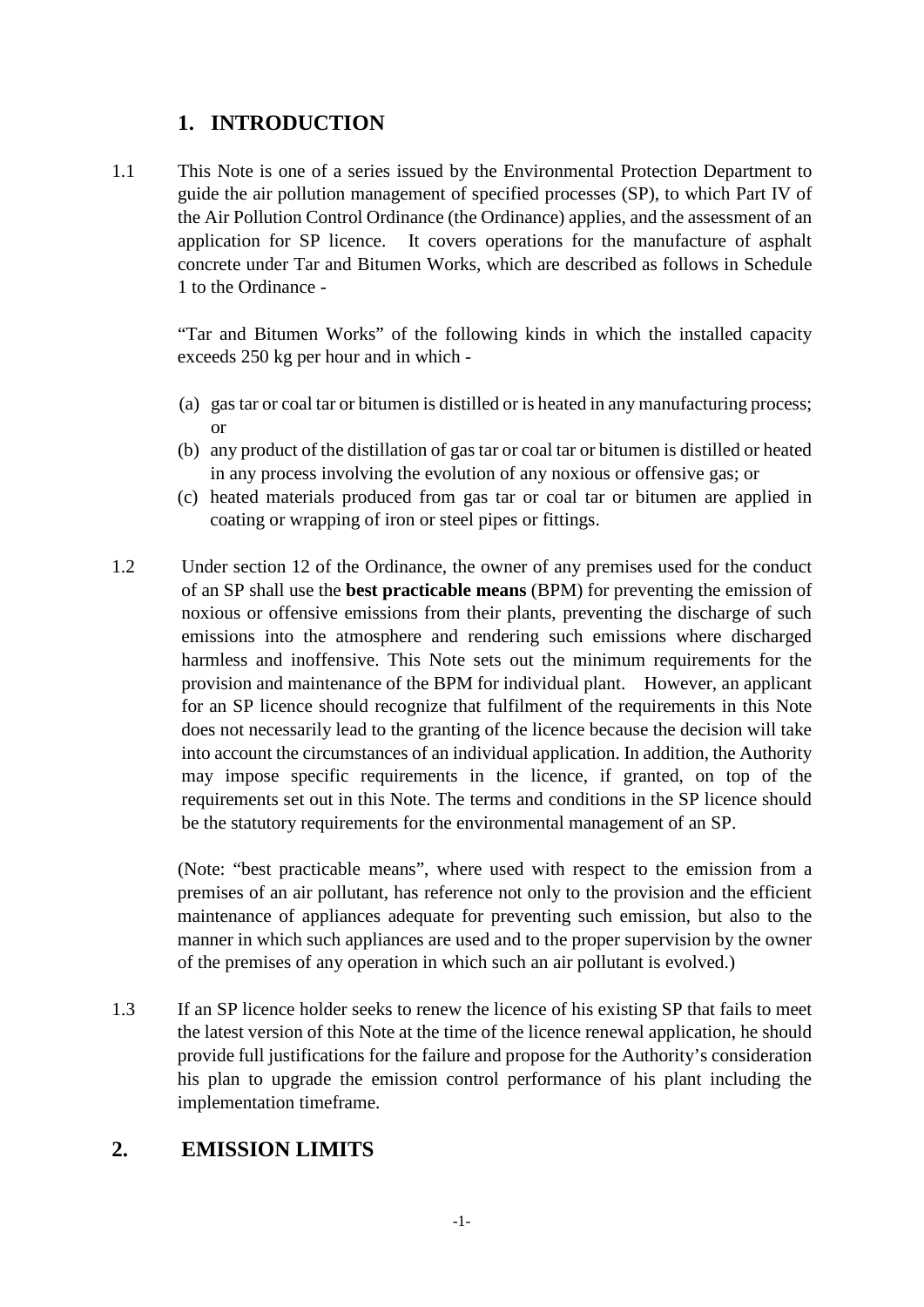- 2.1 All emissions to air, other than steam or water vapour, shall be colourless, free from persistent mist or fume, and free from droplets.
- 2.2 Emissions from non-fugitive fixed emission points in the specified process and associated processes as covered by this Note shall not:
	- (a) exceed the concentration limits set out in Annex I.
	- (b) appear to be as dark as or darker than Shade 1 on the Ringelmann Chart when compared in the appropriate manner with the Ringelmann Chart or an approved device.

## **3. FUEL AND MATERIAL RESTRICTION**

- 3.1 All fuels to be used shall comply with the Air Pollution Control (Fuel Restriction) Regulations in force.
- 3.2 Use of coal tar involving heating process in the manufacturing of asphalt concrete for road paving is not allowed.

## **4. CONTROL OF EMISSIONS**

#### 4.1 Design of chimney

Chimney includes structures and openings of any kind from or through which air pollutants, generated from combustion, drying and/or other manufacturing process of the plant, may be emitted.

- 4.2 The design of chimney is to be determined by mathematical or physical dispersion modelling techniques acceptable to the Authority. The aims are to ensure:
	- (a) the relevant Air Quality Objectives (AQOs) will not be threatened;
	- (b) the emission of non-AQO pollutants, in particular, heavy metals and carcinogenic organic compounds, will not cause any adverse effect to human health or environment;
	- (c) no undue constraint will be incurred to existing and future development or land use.
- 4.3 In any case, the design of chimney shall at least satisfy the following conditions:
	- (a) Chimney height

The final chimney height shall be agreed with the Authority but, as a general guideline, the chimney height in a flat terrain situation should as far as practicable be at least Building Height  $+ 1.5 \times$  Building Width or Building Height, whichever is the lesser. Suitable adjustment should be made to take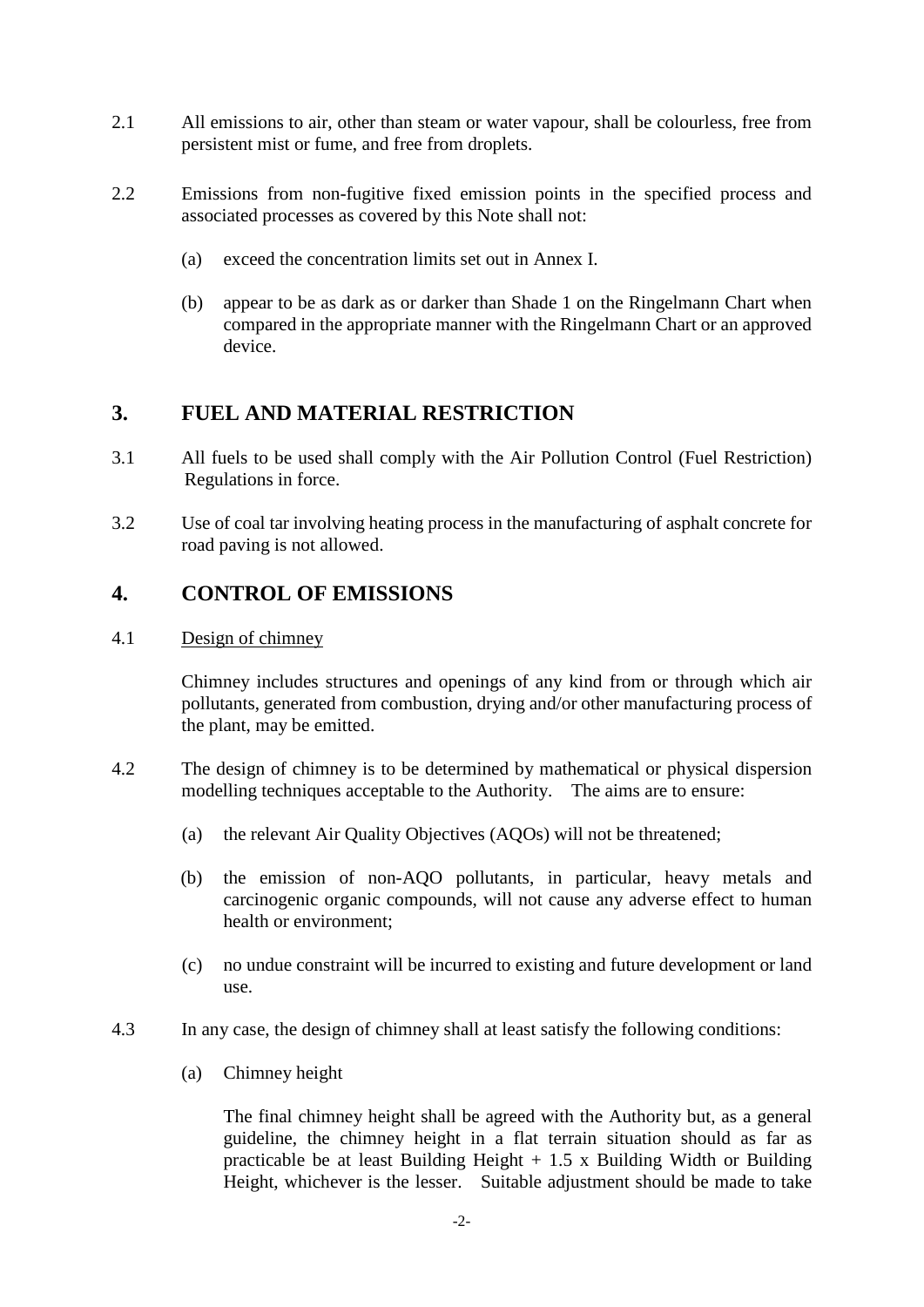into account local meteorological data, local topography and background air pollutant concentrations. In any case, the chimney shall not be less than 3 metres plus the building height or 8 metres above ground level, whichever is the greater.

(b) Efflux velocity

The efflux velocity of gases from the main chimney (i.e., chimney for the kiln dryer), whenever practicable, should be at least 1.5 times of the wind speed at the chimney top. In any case, it shall not be less than 12 m/s at full load condition.

(c) Exit temperature

For combustion process, the flue gases exit temperature shall not be less than the acid dew point.

(d) Mode of discharge

Release to air from chimney shall be directed vertically upwards and not be restricted or deflected by the use of, for example, plates, caps or cowls.

Chimney flues and ductwork leading to the chimney shall, as far as practicable, be adequately insulated with materials not containing asbestos to minimize the cooling of waste gases and to prevent liquid condensation on internal surfaces.

In order to obtain maximum thermal buoyancy, hot emissions shall, as far as practicable, be discharged from the minimum number of chimneys, i.e., a multiflue chimney design should be used.

4.4 Clean energy sources and fuels with proven benefits to air pollution reduction shall be used whenever possible in the relevant specified process and associated operations. The use of electricity or gaseous fuel for process heating or production of goods is always recommended.

## **5. FUGITIVE EMISSION CONTROL**

#### 5.1 Engineering Design / Technical Requirements

The Authority will prescribe the requirements in consideration of the circumstances of individual SP plant. As a general guideline, the loading, unloading, handling and storage of fuel, raw materials, products, wastes or by-products shall be carried out in a manner acceptable to the Authority so as to prevent the release of:

- (a) visible dust emissions; and/or
- (b) emissions of organic vapours; and/or
- (c) other noxious or offensive emissions.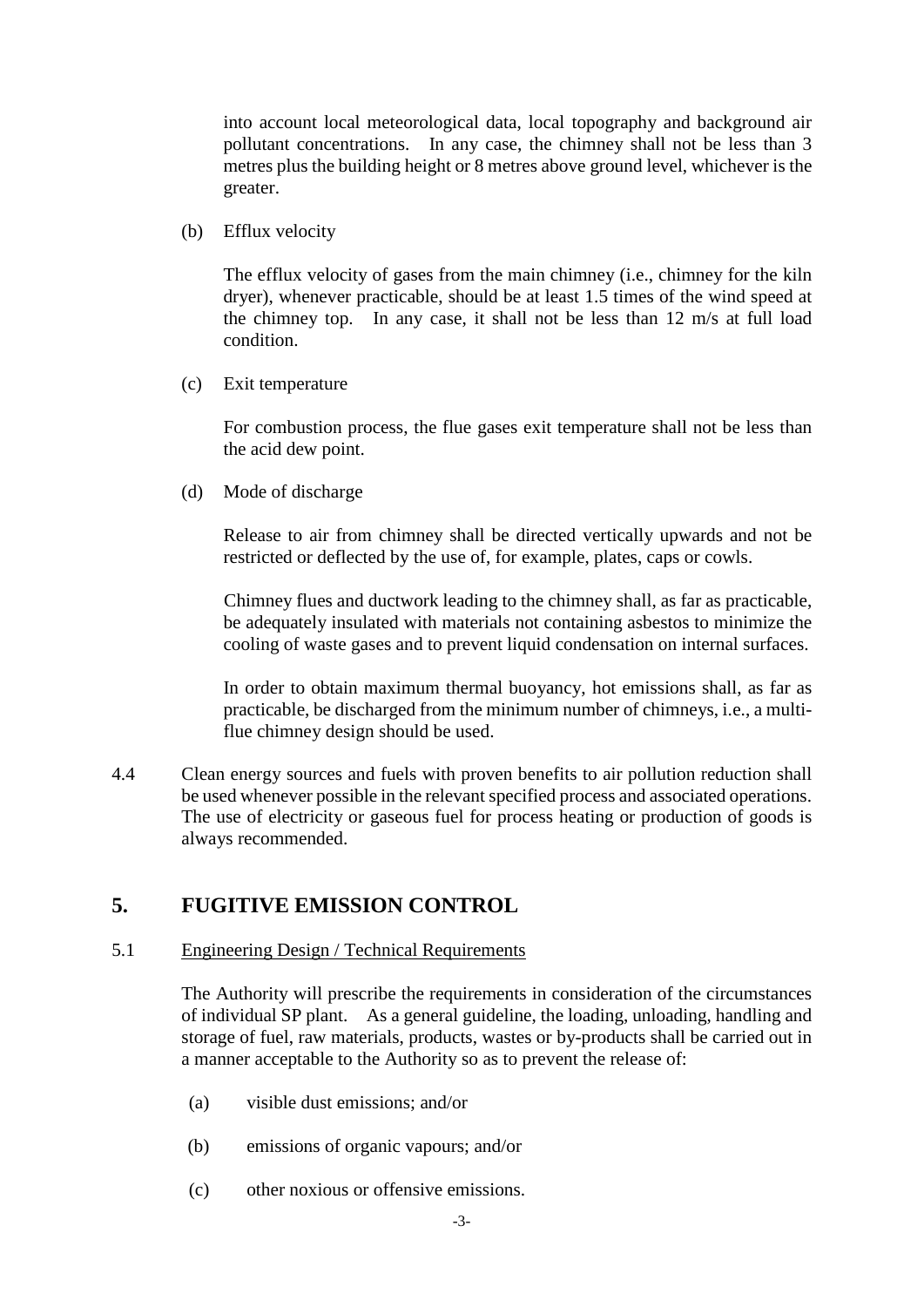#### Fine Powder Materials

- 5.2 The loading, unloading, handling, transfer or storage of fine powder materials such as filler and/or other equally dusty materials shall be conducted in a totally enclosed system acceptable to the Authority. All dust-laden air or waste gas generated by the process shall be properly extracted and vented to fabric filtering system to meet the emission limit stipulated in Section 2 of this Note.
- 5.3 Fine powder materials such as filler and/or other equally dusty materials shall be stored in storage silos fitted with audible high level alarms to warn of over-filling. The high-level alarm indicators shall be interlocked with the material filling line such that in the event of the silos going to be overfilled, an audible alarm will operate, and after 1 minute or less the material filling line will be closed to avoid overfilling.
- 5.4 Vents of all silos shall be fitted with fabric filtering system to meet the emission limit stipulated in Section 2 of this Note.
- 5.5 Vents of filler weighing scale shall be fitted with fabric filtering system to meet the emission limit stipulated in Section 2 of this Note.
- 5.6 Seating of pressure relief valves of all silos shall be checked at least once a week during the process of filling dusty materials into the silos to ensure no dust-laden air leakage from the pressure relief valves.

#### Cold feed side

- 5.7 Aggregates with a nominal size less than or equal to 5 mm shall be stored in totally enclosed structure such as storage bin and shall not be handled in open area. Where there is sufficient buffer area surrounding the plant, ground stockpiling may be used. The stockpile shall be enclosed at least on top and 3 sides and with flexible curtain to cover the entrance side. If these aggregates are stored above the feeding hopper, they shall be enclosed at least on top and 3 sides and be wetted on the surface to prevent wind-whipping.
- 5.8 Aggregates with a nominal size greater than 5 mm should preferably be stored in totally enclosed structure. Aggregates stockpile that is above the feeding hopper shall be enclosed at least on top and 3 sides. If open stockpiling is used, the stockpiles shall be enclosed on 3 sides with the enclosure wall sufficiently higher than the top of the stockpile to prevent wind whipping.
- 5.9 Belt conveyors shall be enclosed on top and 2 sides and provided with a metal board at the bottom to eliminate any dust emission due to the wind-whipping effect. Other type of enclosure will also be accepted by the Authority if it can be demonstrated that the proposed enclosure can achieve the same performance.
- 5.10 Scrapers shall be provided at the turning points of all belt conveyors inside the chute of the transfer points to remove dust adhered to the belt surface.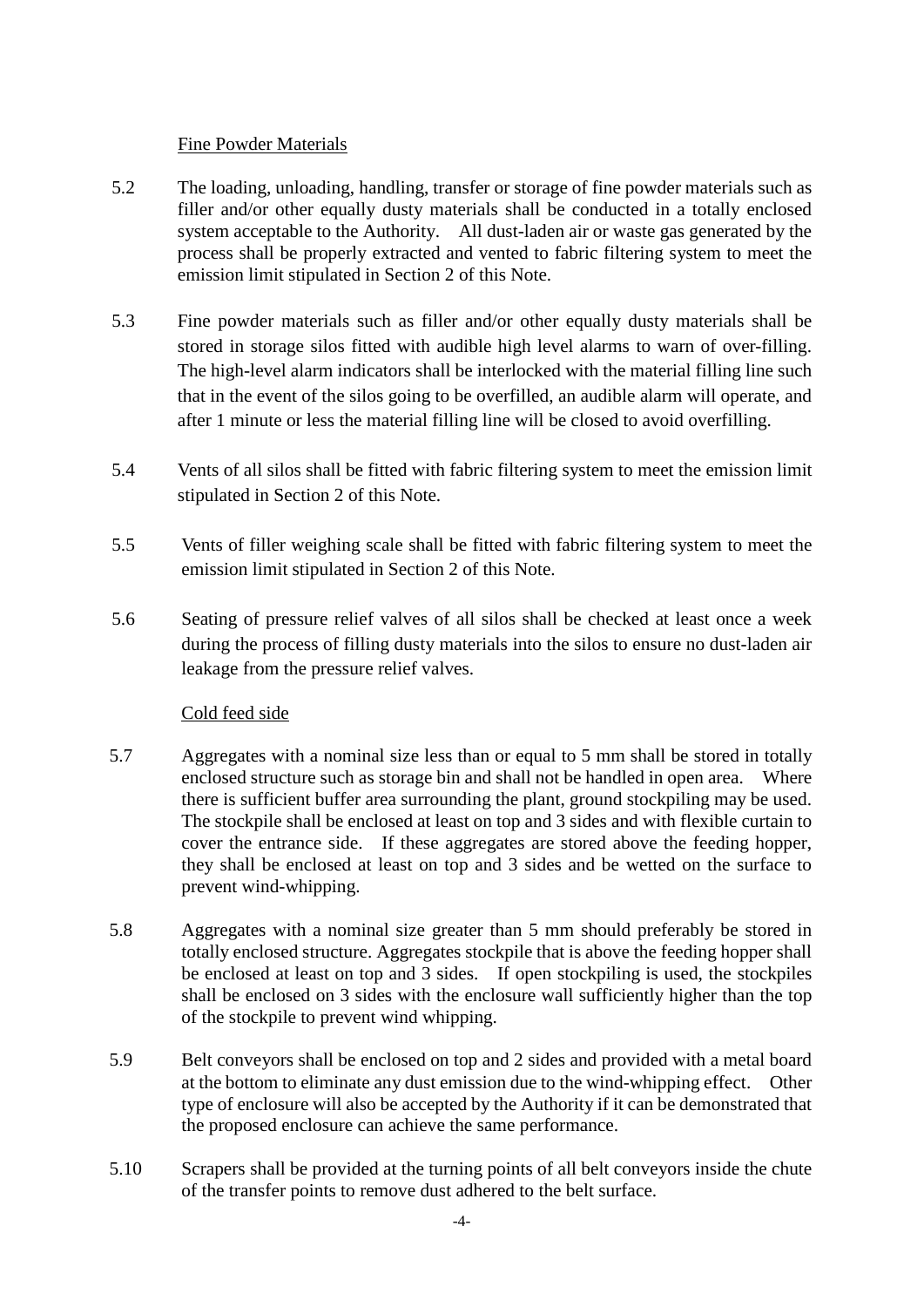- 5.11 All conveyor transfer points shall be totally enclosed. Openings for the passages of conveyors shall be fitted with adequate flexible seals.
- 5.12 All materials returned from dust collection system shall be transferred in enclosed system and shall be stored inside bins or enclosures.

#### Hot feed side

- 5.13 The inlet and outlet of the rotary dryer shall be enclosed and ducted to a dust extraction and collection system such as a fabric filter. The particulate and gaseous concentration at the exhaust outlet of the dust collector shall not exceed the limiting values specified in Section 2 of this Note.
- 5.14 The bucket elevator shall be totally enclosed and the air be extracted and ducted to a dust collection system to meet the particulates limiting value specified in Section 2 of this Note.
- 5.15 All vibratory screens shall be totally enclosed and dust tight with close-fitted access inspection opening. Gaskets shall be installed to seal off any cracks and edges of any inspection openings.
- 5.16 Chutes for carrying hot material shall be rigid and preferably fitted with abrasion resistant plate inside. They shall be inspected daily for leakages.
- 5.17 All hot bins shall be totally enclosed and dust tight with close-fitted access inspection opening. Gaskets shall be installed to seal off any cracks and edges of any inspection openings. The air shall be extracted and ducted to a dust collection system to meet the particulates limiting value specified in Section 2 of this Note.
- 5.18 Appropriate control measures shall be adopted in order to meet the bitumen emission limit specified in Section 2 of this Note as well as the ambient particulates and odour standards stated in paragraph 7.

Load-out zone (for new applications on or after 1 January 2017)

5.19 Bitumen fumes from the loading out of hot asphalt concrete onto trucks shall be minimized by capturing and extracting the fumes to the aggregate dryer for combustion and subsequently discharging by way of bag filters whenever the aggregate dryer is in operation.

#### Material transportation and cleaning of leaving vehicles

- 5.20 All practicable measures shall be taken to prevent or minimize the dust emission caused by vehicle movement.
- 5.21 The loading, unloading, handling, transfer or storage of other raw materials which may generate airborne dust emissions such as crushed rocks, sands, stone aggregates, reject fines, shall be carried out in such a manner as to minimize dust emissions.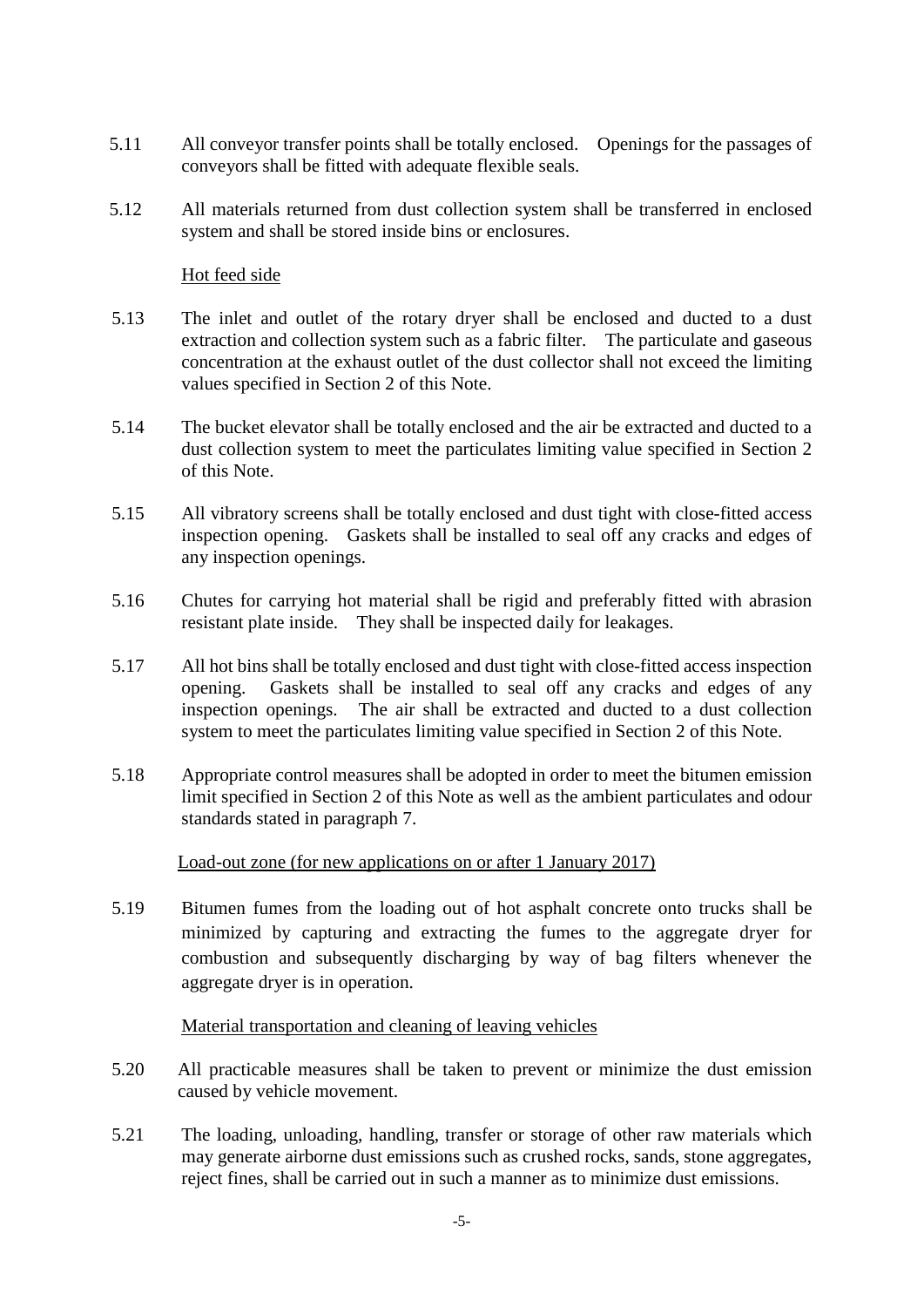- 5.22 Roadways from the entrance of the premises to the product loading points and/or any other working areas where there are regular movements of vehicles shall be paved or hard surfaced.
- 5.23 Haul roads inside the premises shall be adequately wetted with water and/or chemical suppressants by water trucks or water sprayers.
- 5.24 Vehicle exhausts, wherever possible, shall be directed upward.
- 5.25 Transportation of finished products shall be carried out with closed tankers or trucks that are fully and tightly covered with tarpaulin sheet before leaving the premises.
- 5.26 For premises with exit leading to public areas directly, vehicle cleaning facilities shall be provided at the site exit and used to clean leaving vehicles as follows:
	- (a) All vehicle cleaning activities shall be carried out within the site boundary and there shall be no splashing of visible muddy wash water to public area outside the site boundary at all times;
	- (b) Effective vehicle washing facilities including high pressure water spray nozzles shall be in place and operated to remove dust and muddy water on the vehicles body and wheels thoroughly before the vehicles are allowed to leave the site exit; and .
	- (c) There shall be no visible muddy water being tracked onto areas outside the premises by leaving vehicles.
- 5.27 For premises with exit inside other construction sites, cleaning facilities shall be provided and used to clean asphalt concrete trucks leaving the construction sites to the satisfaction of the Authority.

#### Control of emissions from bitumen heating and storage

- 5.28 The heating temperature of the particular bitumen type and grade shall not exceed the corresponding temperature limit of the same type listed in Appendix 1. Tamper-free high temperature cutoff device shall be provided to shut off the fuel supply or electricity in case the upper limit for bitumen temperature is reached.
- 5.29 Bitumen fumes control device meeting the concentration limit set out in Annex I shall be provided to control bitumen fumes from the vent of bitumen heating and storage tank. Exit of the bitumen fumes control device shall be provided at high level.
- 5.30 The air-to-fuel ratio shall be properly controlled to allow complete combustion of the fuel. Fuel burners, if any, shall be maintained properly and free from carbon deposits in the burner nozzles.

#### Liquid fuel

5.31 The receipt, handling and storage of liquid fuel shall be carried out so as to prevent the release of emissions of organic vapours and/or other noxious and offensive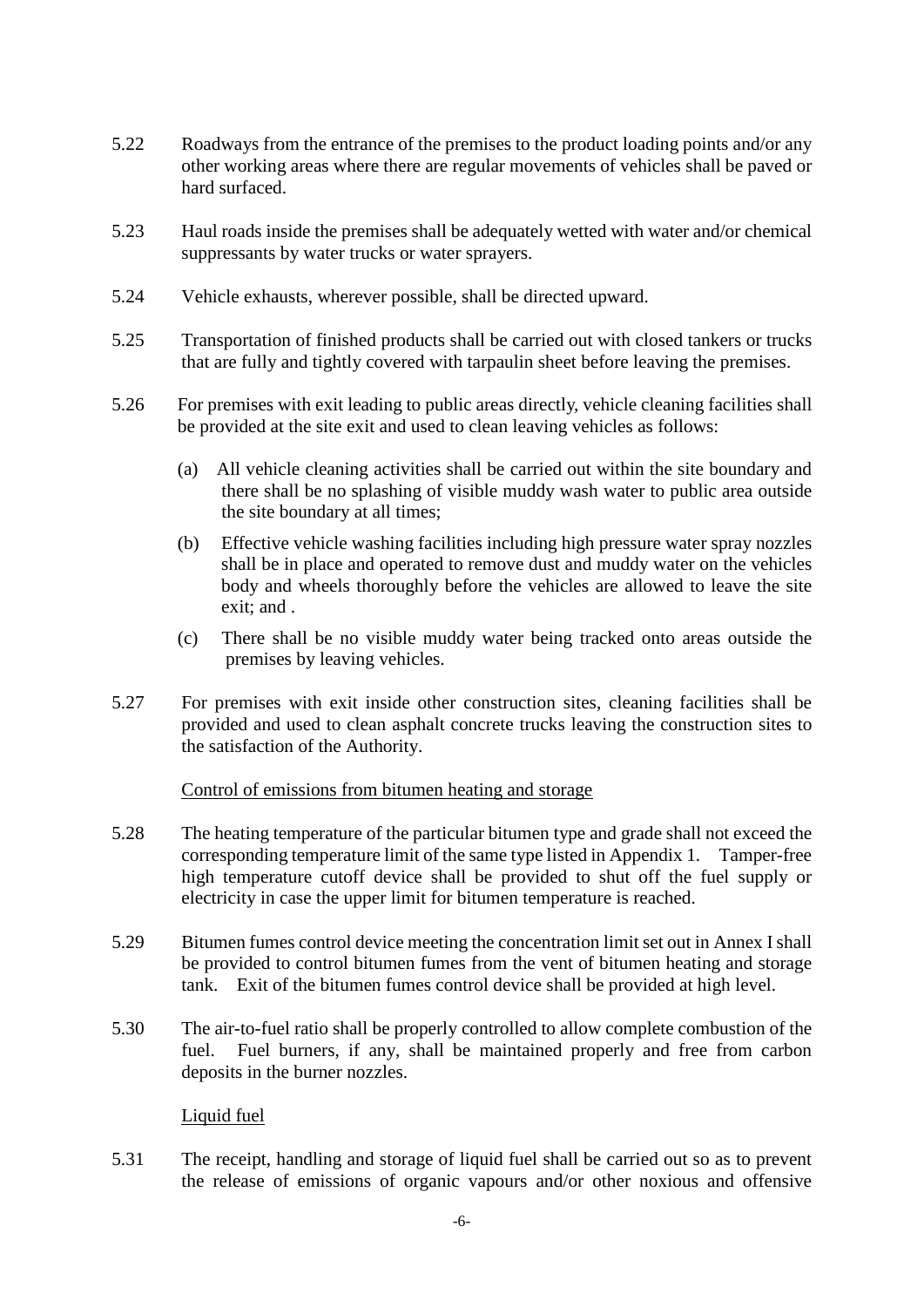emissions to the air.

Housekeeping

5.32 A high standard of housekeeping shall be maintained. Waste material, spillage, deposits of materials on ground, support structures or roofs and scattered piles gathered beneath belt conveyors, inside and around enclosures shall be cleared promptly by a cleaning method acceptable to the Authority. Dumping of dusty materials in open area shall be prohibited.

## **6. OPERATION AND MAINTENANCE**

- 6.1 Requirements include not only the provision of the appliances but the proper operation and maintenance of equipment, its supervision when in use, and the training and supervision of properly qualified staff. Specified operation and maintenance requirements may be specified for individual equipment.
- 6.2 In particular, the dust extraction and collection system shall be routinely inspected and maintained in good condition at all times and shall be used whenever the concerned equipment or emission points are in use. The owner shall conduct inspection of the dust extraction and collection system at least once per month and record on the list of inspection items that are to be agreed with the Authority. The handling and storage of the dust collected by the dust collection system shall be carried out without fugitive particulate emissions.
- 6.3 Malfunctioning or breakdown of equipment leading to abnormal emissions shall be dealt with promptly. In any case, the duration of any abnormal emission due to equipment failure shall not be more than 5 minutes or an aggregate of 30 minutes in any calendar month. These incidents shall be reported to the Authority within 3 working days.

## **7. MONITORING REQUIREMENTS**

- 7.1 Parameters and sampling frequency will be determined by the Authority. In any case, the emissions of particulate matter and bitumen fumes from the main chimney (i.e. the chimney serving the kiln dryer) shall be tested at least annually. In addition, the following parameters should be monitored as specified below:
	- (a) In-stack monitoring

Particulate matter (opacity) from the combustion process by an opacity meter installed at the main chimney.

(b) Process Monitoring

Monthly total of raw material input, product output and material stock (by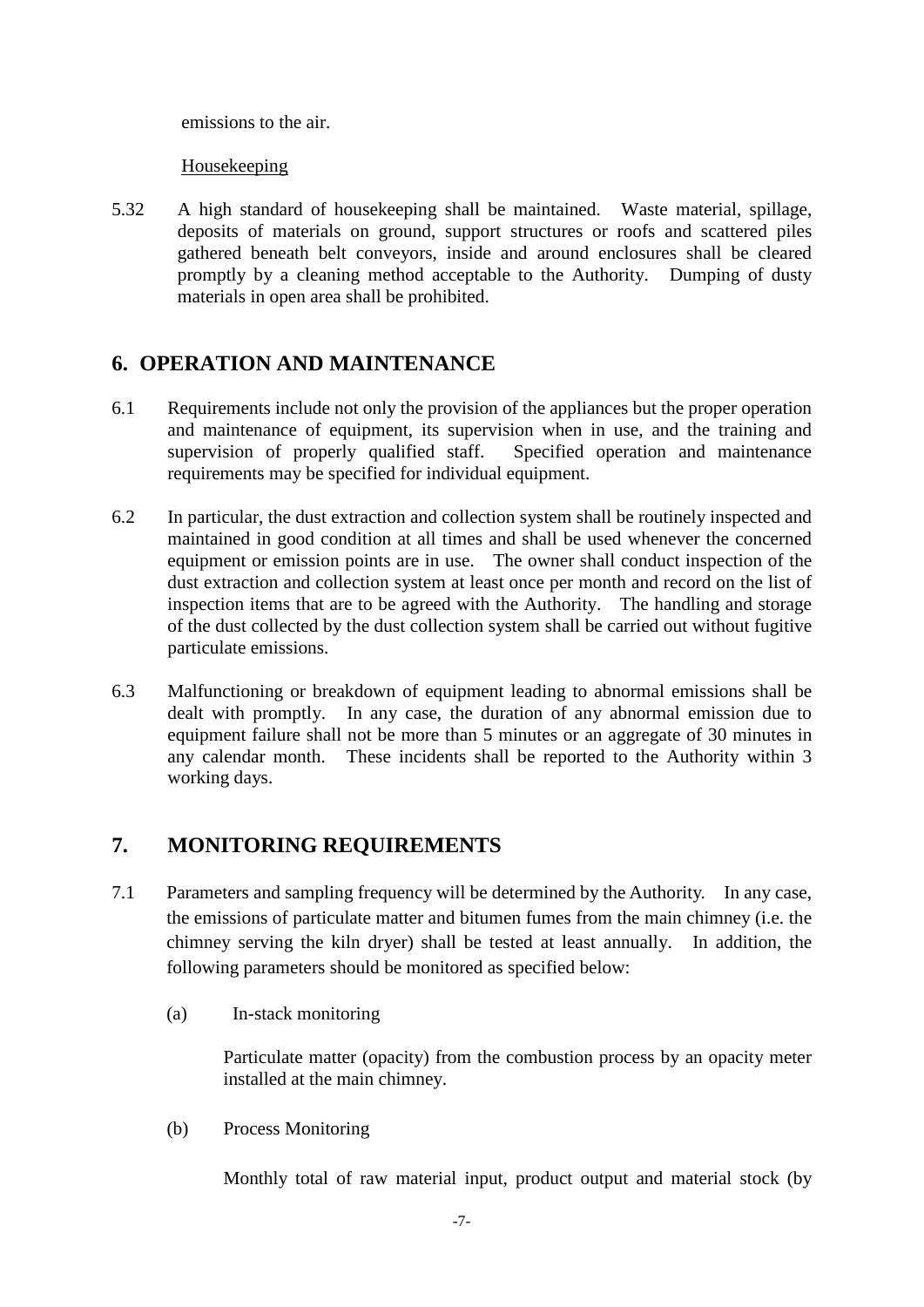manual recording), and other essential operating parameter(s) which may significantly affect the emission of air pollutants.

(c) Ambient Monitoring

| At site boundary<br>and/or any other<br>locations | (i)   | Respirable suspended particulates (at least one 24-<br>hour sample per 6 calendar days)                                                                                                                                                                                                                                                                   |
|---------------------------------------------------|-------|-----------------------------------------------------------------------------------------------------------------------------------------------------------------------------------------------------------------------------------------------------------------------------------------------------------------------------------------------------------|
| acceptable to the<br>Authority:                   | (ii)  | Odour patrols along or beyond the site boundary<br>(odour patrols to be conducted by the plant)<br>environmental personnel, who shall be free from<br>any respiratory diseases, to detect any odour on<br>weekly basis, two times a day in a week, one in the<br>morning and one in the afternoon, or at frequency<br>to be determined by the Authority.) |
|                                                   | (iii) | Bitumen fumes to be measured half-yearly based<br>on methods of measuring health exposure levels to<br>be agreed with the Authority                                                                                                                                                                                                                       |

## 7.2 The following Boundary Ambient Standards set for triggering investigations by the licence holder

| Respirable suspended particulates: $100 \mu g/m^3$ (24 hour average) |                                                                                    |
|----------------------------------------------------------------------|------------------------------------------------------------------------------------|
| Odour :                                                              | Objectionable odour noticeable at the site<br>boundary and/or outside the premises |

#### Event and Action Plan

7.3 Should non-compliance with the boundary ambient standards be found, the licence holder shall take action according to the Event and Action Plan at Annex II.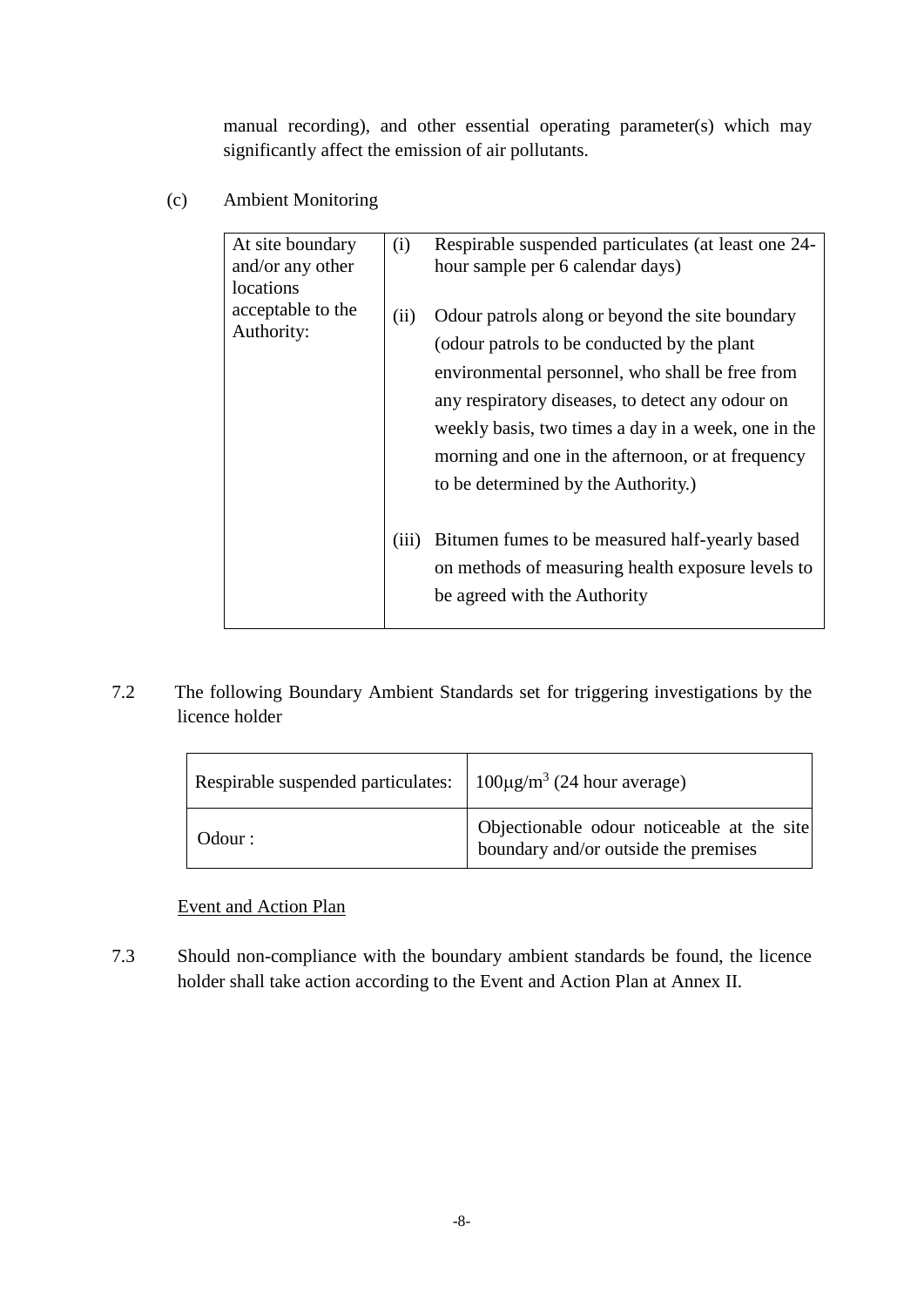## **8. COMMISSIONING**

8.1 Commissioning trials (to be witnessed by the Authority whenever appropriate) shall be conducted to demonstrate the performance and capability of the air pollution control measures and a report of commissioning trial shall be submitted to the Authority within 1 month after completion of the trial.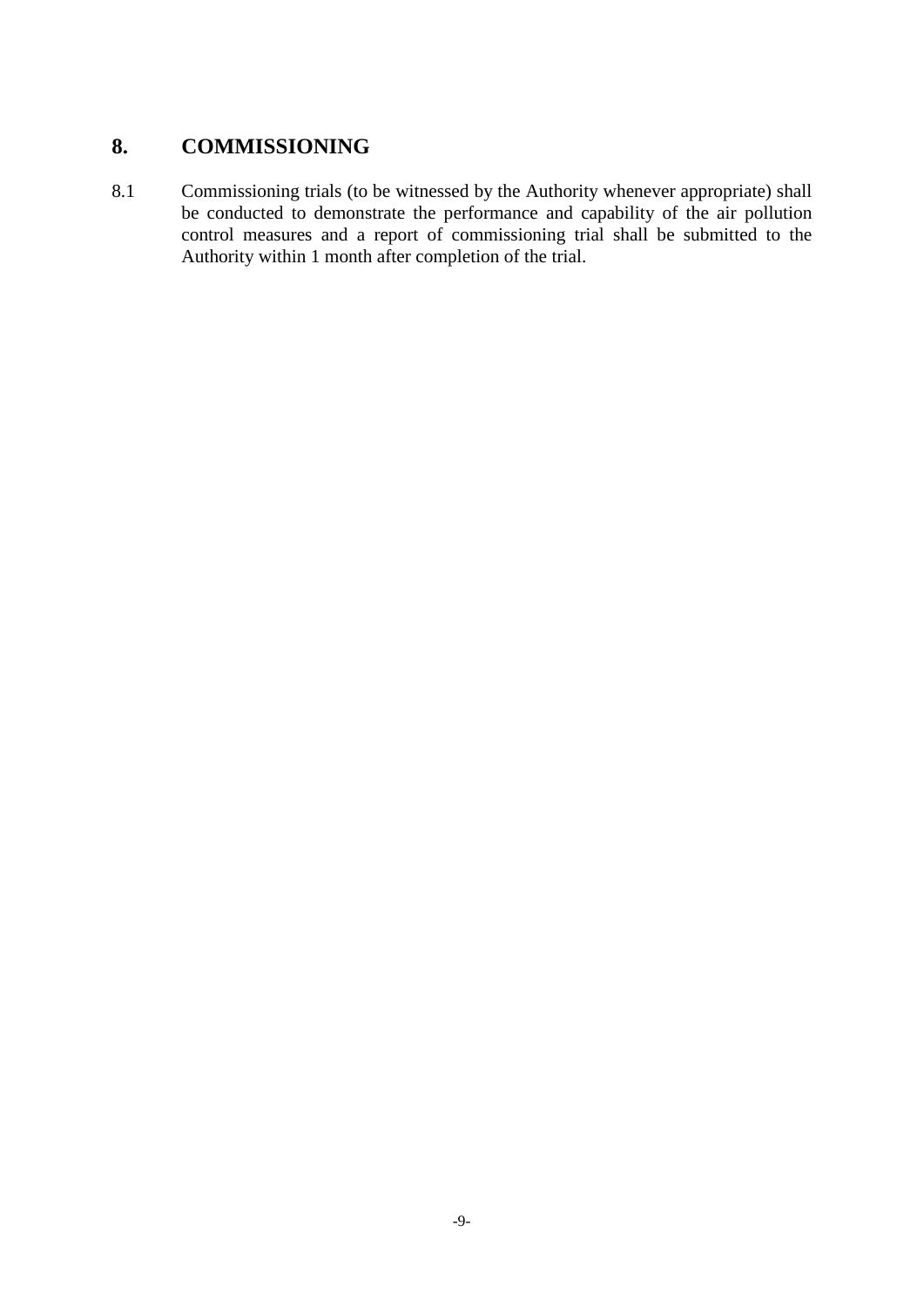#### **ANNEX I CONCENTRATION LIMITS FOR EMISSIONS FROM TAR AND BITUMEN WORKS**

I.1 With respect to non-fugitive fixed emission points, air pollutant emissions from each emission point of the subject specified process and associated processes shall comply with the concentration limits specified below:

| <b>Air Pollutant</b> | <b>Concentration Limit</b>                                                         |
|----------------------|------------------------------------------------------------------------------------|
| Bitumen fumes        | $5 \text{ mg/m}^3$                                                                 |
| Particulates         | Arrestment equipment of filler silos:<br>$10 \text{ mg/m}^3$ (design standard) [a] |
|                      | Other arrestment equipment:<br>$50$ mg/m <sup>3</sup>                              |

- Note: [a] For the emission points of existing premises with a designed concentration limit of 50 mg/m<sup>3</sup>, the licence holder shall, upon licence renewal, submit an improvement plan to meet the limit of  $10mg/m<sup>3</sup>$  (design standard). The limit of 10 mg/ $m<sup>3</sup>$  should be met by January 2018 for all plants.
- I.2 For combustion gases, the concentration limits are expressed at dry, 0°C temperature, 101.325 kPa pressure and 3% oxygen content conditions.
- I.3 For non-combustion gases, the concentration limits are expressed at  $0^{\circ}$ C temperature, 101.325 kPa pressure and without correction for water vapour or oxygen content. The introduction of dilution air to achieve the emission limits is not permitted.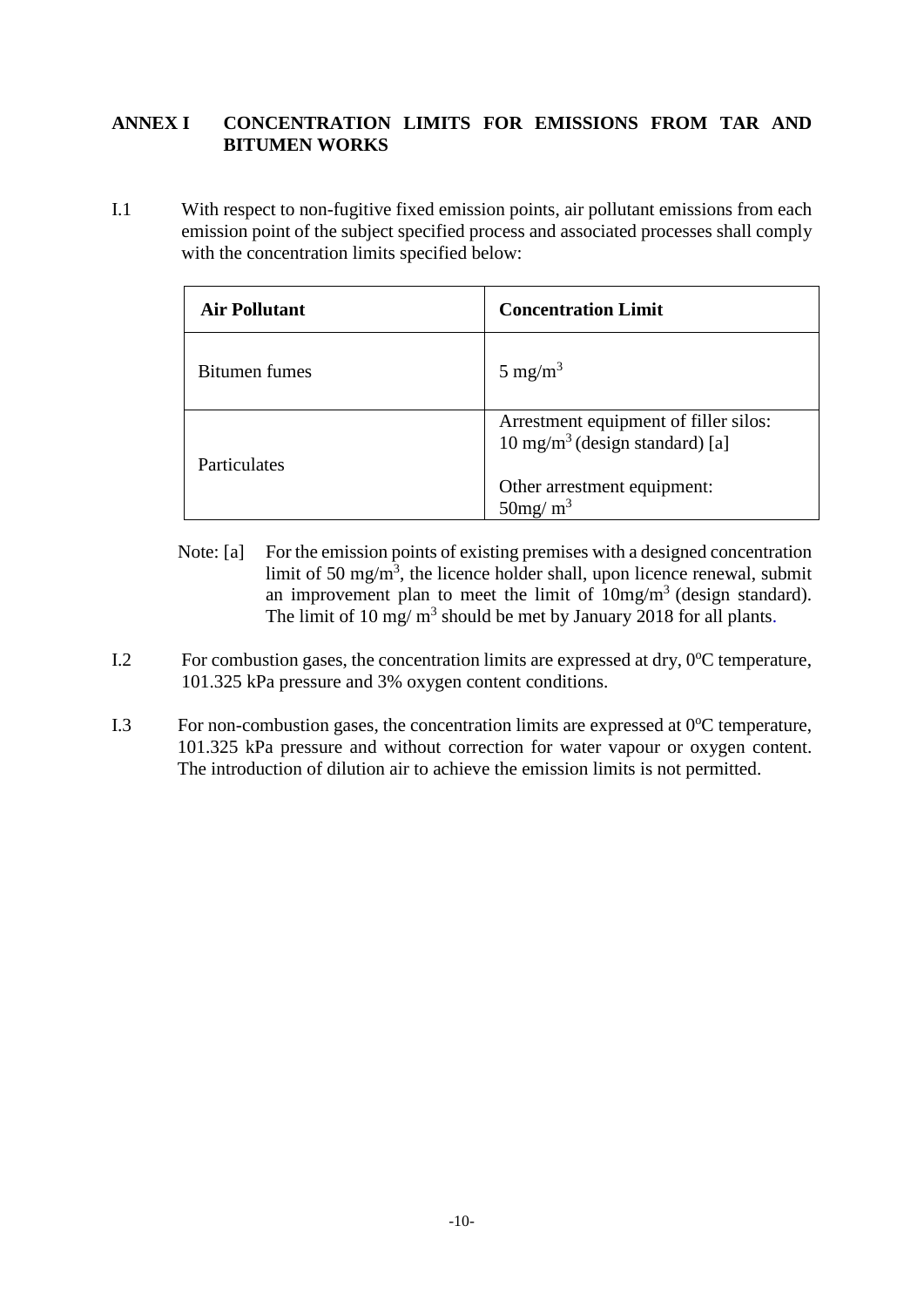#### **ANNEX II EVENT AND ACTION PLAN**

## **Event and Action Plan**

Parameter: Respirable Suspended Particulates (24 hour average) Monitoring frequency: at least one 24-hour sample per 6 calendar days Action level:  $100 \mu g/m^3$ 

| <b>Plant Environmental Personnel</b> |                                                                                                                                                                                                                                                                                                                 |          | Licensee                                                                                                                                                                                 |  |
|--------------------------------------|-----------------------------------------------------------------------------------------------------------------------------------------------------------------------------------------------------------------------------------------------------------------------------------------------------------------|----------|------------------------------------------------------------------------------------------------------------------------------------------------------------------------------------------|--|
|                                      | Identify the source, investigate the causes and<br>propose remedial measures. ( <i>Exceedance of</i><br>action level may be caused by malfunction of<br>sampler and its operation, high level of<br>background concentration, failure of air<br>pollution control equipment, mishandling of<br>materials, etc.) | 1.<br>3. | Notify the Authority for<br>events with concentration<br>equal or above 100<br>$\mu$ g/m <sup>3</sup> .<br>2. Rectify any unacceptable<br>practice by Licensee.<br>Amend working methods |  |
|                                      | 2. Discuss with the operator for remedial actions<br>required.                                                                                                                                                                                                                                                  | 4.       | if appropriate.<br>Report details of the                                                                                                                                                 |  |
| Carry out corrective actions.<br>3.  |                                                                                                                                                                                                                                                                                                                 |          | findings (together with                                                                                                                                                                  |  |
| 4.                                   | Check the effectiveness of actions.                                                                                                                                                                                                                                                                             |          | the daily inspection                                                                                                                                                                     |  |
| 5.                                   | Repeat measurement and increase monitoring                                                                                                                                                                                                                                                                      |          | records in the past six                                                                                                                                                                  |  |
|                                      | frequency if necessary.                                                                                                                                                                                                                                                                                         |          | days before the event) to                                                                                                                                                                |  |
|                                      |                                                                                                                                                                                                                                                                                                                 |          | the Authority.                                                                                                                                                                           |  |

## Parameter: Objectionable Odour

Monitoring frequency and detecting method: to be agreed with the Authority Action level: Objectionable odour noticeable at the site boundary and/or outside the premises

| ргеннэсэ                                                                                                                                                                                                                                                                                                                                                                                                                                          |                                                                                                                                                                                                                                           |  |
|---------------------------------------------------------------------------------------------------------------------------------------------------------------------------------------------------------------------------------------------------------------------------------------------------------------------------------------------------------------------------------------------------------------------------------------------------|-------------------------------------------------------------------------------------------------------------------------------------------------------------------------------------------------------------------------------------------|--|
| <b>Plant Environmental Personnel</b>                                                                                                                                                                                                                                                                                                                                                                                                              | Licensee                                                                                                                                                                                                                                  |  |
| 1. Identify the source, investigate the causes and<br>propose remedial measures. (A boundary check<br>should be made at least two times per day/shift<br>by the plant environmental personnel and<br>operator when the plant is in operation.<br><i>The</i><br>time, location and result of these checks, along<br>with weather conditions such as indicative wind<br>direction and strength, should be recorded to<br>help identify the source.) | Notify the Authority for<br>1.<br>events with emissions<br>detected with<br>objectionable odour.<br>2. Rectify any unacceptable<br>practice by Licensee.<br>Amend working methods<br>3.<br>if appropriate.<br>Report details of the<br>4. |  |
| 2. Discuss with the operator for remedial actions<br>required.                                                                                                                                                                                                                                                                                                                                                                                    | findings to the Authority.                                                                                                                                                                                                                |  |
| Carry out corrective actions.<br>3.                                                                                                                                                                                                                                                                                                                                                                                                               |                                                                                                                                                                                                                                           |  |
| Check the effectiveness of actions.<br>4.                                                                                                                                                                                                                                                                                                                                                                                                         |                                                                                                                                                                                                                                           |  |
| Repeat odour patrols and increase<br>5.<br>patrol<br>frequency if necessary.                                                                                                                                                                                                                                                                                                                                                                      |                                                                                                                                                                                                                                           |  |